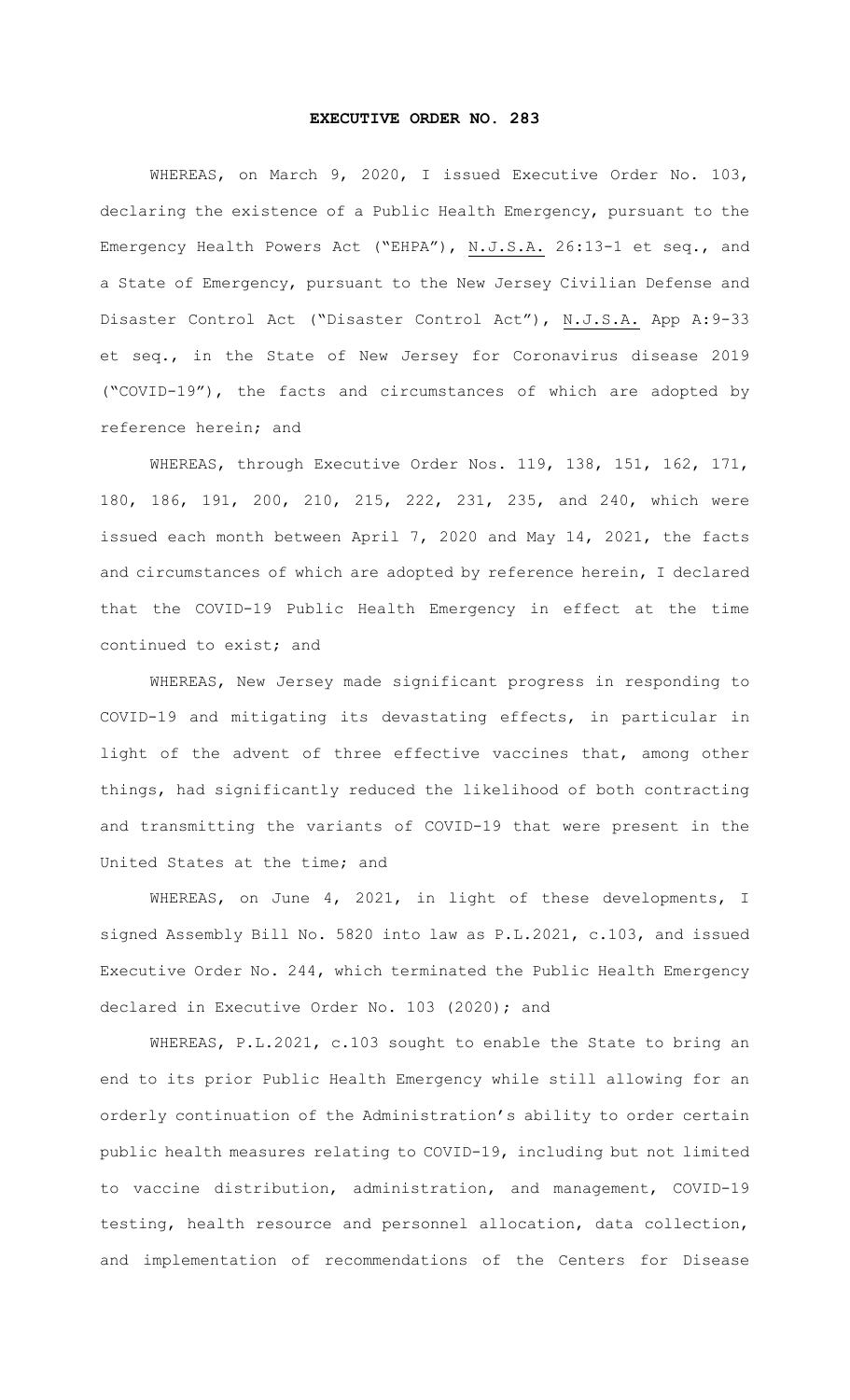Control and Prevention ("CDC") to prevent or limit the transmission of COVID-19, including in specific settings; and

WHEREAS, P.L.2021, c.103 explicitly maintained the State of Emergency declared in Executive Order No. 103 (2020), and stated it would in no way diminish, limit, or impair the powers of the Governor to respond to any of the threats presented by COVID-19 pursuant to the Disaster Control Act; and

WHEREAS, in addition to leaving the prior State of Emergency in effect, nothing in P.L.2021, c.103 prevented the Governor from declaring any new public health emergency under the EHPA, N.J.S.A. 26:13-1 et seq., should the evolving circumstances on the ground require such a declaration; and

WHEREAS, Executive Order No. 252, issued August 6, 2021, requires all covered health care and high-risk congregate settings to maintain a policy that requires all covered workers to either provide adequate proof to the health care and high-risk congregate settings that they have been fully vaccinated or submit to COVID-19 testing at minimum one to two times weekly beginning September 7, 2021; and

WHEREAS, the Department of Health ("DOH") issued Executive Directive 21-001 (October 7, 2021), establishing reporting protocol and extending the requirements of Executive Order No. 252 (2021) to group homes and psychiatric community homes licensed by the Department of Children and Families ("DCF"); and

WHEREAS, as the CDC has recognized, viruses can change through mutation and mutations can result in new variants of the virus, and these variants can have meaningfully distinct impacts from the original virus; and

WHEREAS, as the CDC has recognized, some variants spread more easily and quickly than other variants of the same virus, which may lead to more cases of COVID-19, increased strain on healthcare resources, more hospitalizations, and more deaths; and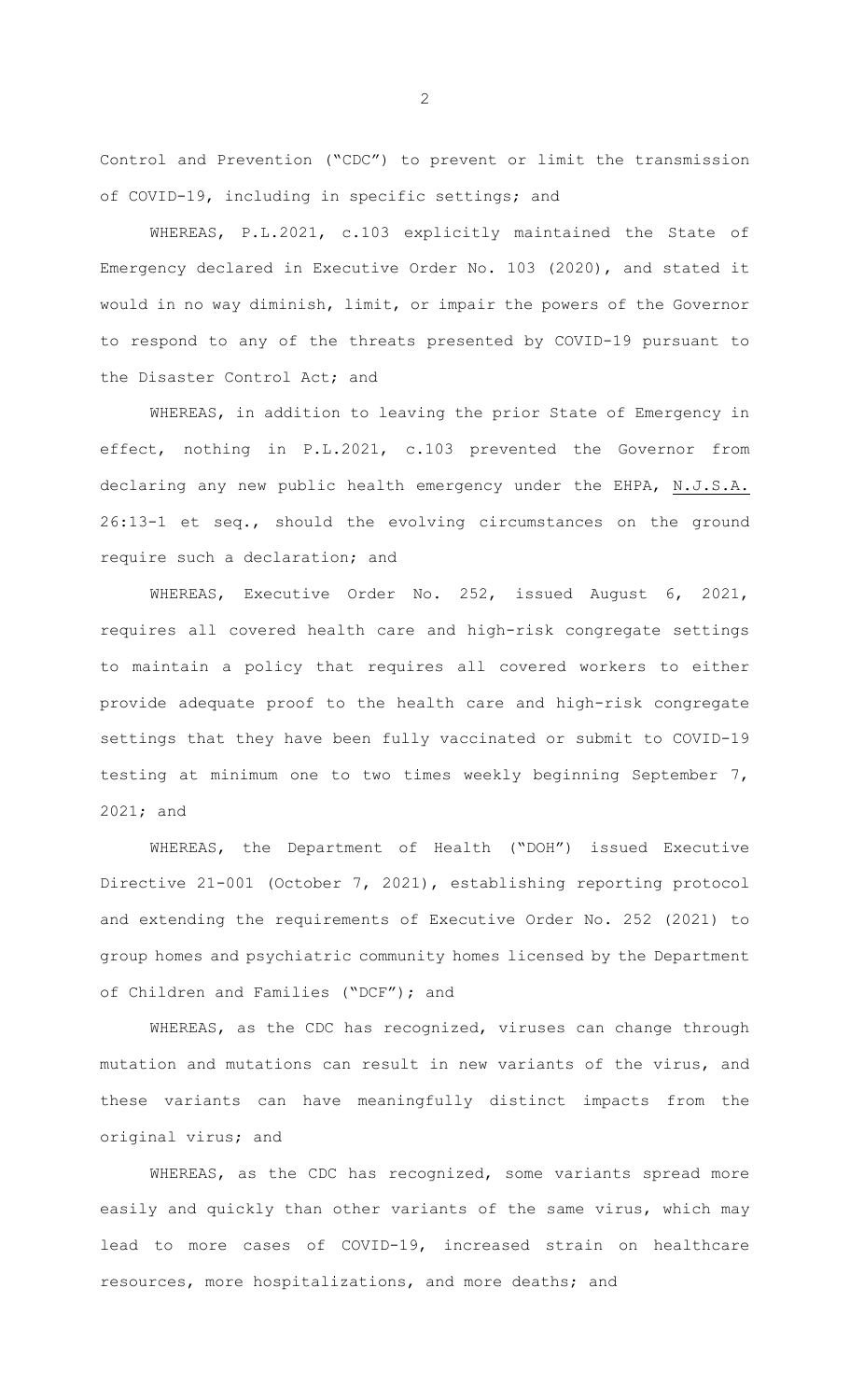WHEREAS, new variants are classified based on how easily the variant spreads, how severe its symptoms are, how it responds to treatments, and how well vaccines protect against the variant; and

WHEREAS, since Executive Order No. 244 (2021) took effect, the CDC has reported that new variants of concern of COVID-19 have been identified in the United States, particularly the B.1.617.2 ("Delta") variant and most recently the B1.1.529 ("Omicron") variant; and

WHEREAS, although New Jersey was able to end the prior Public Health Emergency on account of the effectiveness of vaccines in reducing transmissibility of COVID-19, the Omicron variant appears to spread more easily than other variants, including Delta; early evidence suggests people who have received a primary series of a COVID-19 vaccine but have not yet received the recommended booster shot are more likely to become infected with this variant than prior variants and to be able to spread the virus to others; and some monoclonal antibody treatments may not be as effective against infection with the Omicron variant; and

WHEREAS, on January 11, 2022, I issued Executive Order No. 280, declaring the existence of a new Public Health Emergency, pursuant to the EHPA, N.J.S.A. 26:13-1 et seq., in the State of New Jersey due to the surge of cases and hospitalizations tied to the new variants of COVID-19; and

WHEREAS, on January 11, 2022, I issued Executive Order No. 281, extending various orders, including Executive Order No. 252 (2021), to ensure the State continues to have the necessary resources in place to respond to the new variants of COVID-19; and

WHEREAS, because vaccines are effective at preventing severe illness, hospitalizations, and death, including from the Omicron variant, the CDC has noted that the recent emergence of this variant emphasizes the importance of vaccination and boosters; and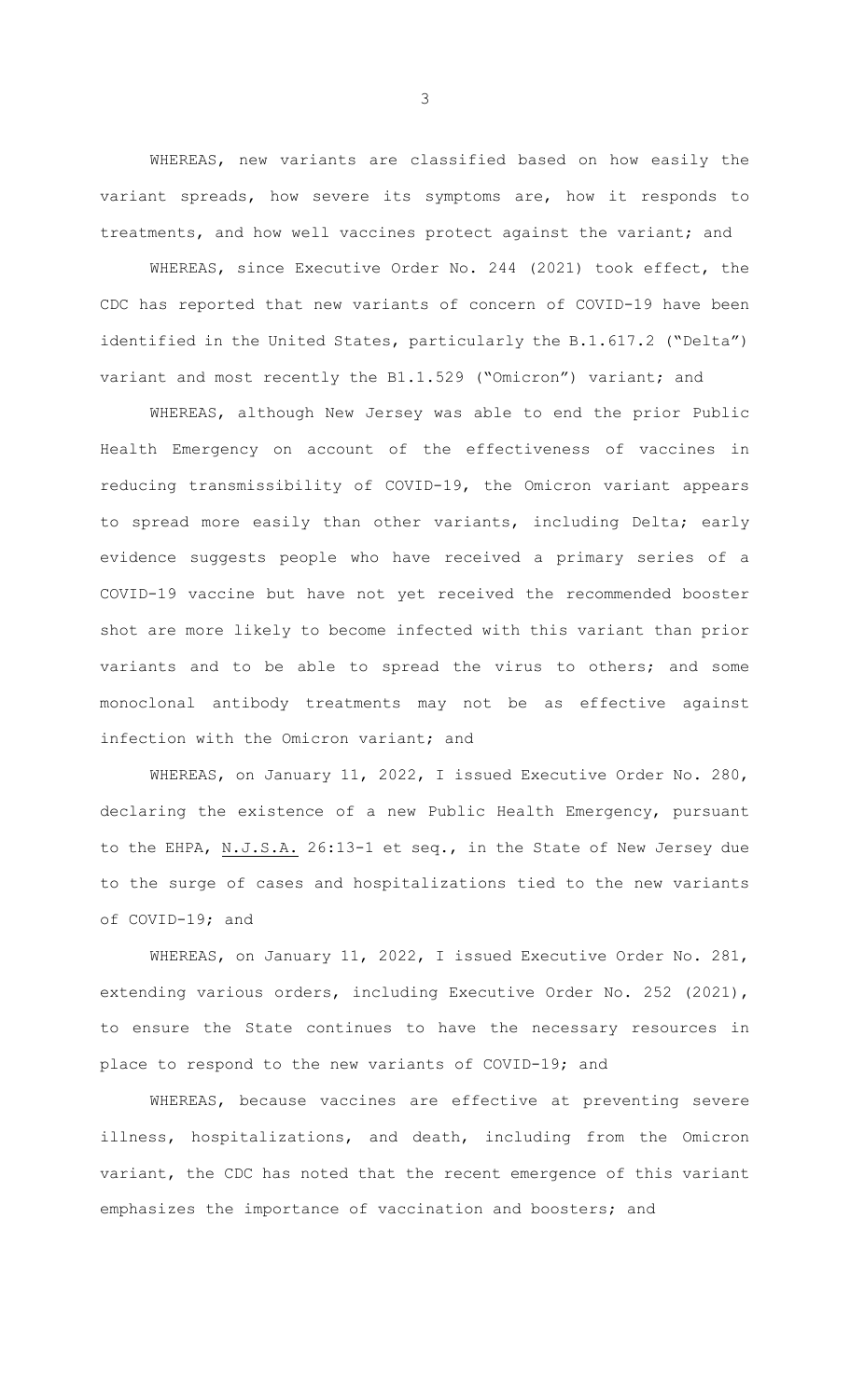WHEREAS, according to the CDC, studies show after getting the primary series of a COVID-19 vaccine, protection against the virus and the ability to prevent infection may decrease over time, in particularly due to changes in variants; and

WHEREAS, although the COVID-19 vaccines remain effective in preventing severe disease, recent data suggests their effectiveness at preventing infection or severe illness wanes over time; and

WHEREAS, the CDC has reported that vaccinated people who receive a COVID-19 booster are likely to have a stronger protection against contracting and transmitting COVID-19, particularly the Omicron variant, and stronger protection against serious illness, including hospitalizations and death; and

WHEREAS, the CDC has advised that expedient and additional public health action is necessary to prevent severe impacts on the health of individuals and the health care system due to the rapid spread of the Omicron variant; and

WHEREAS, the CDC has confirmed that the rapid increase of infections is due to the increased transmissibility of the Omicron variant and its increased ability to evade immunity conferred by past infection or vaccination; and

WHEREAS, the State has thus far administered approximately 13.2 million doses of COVID-19 vaccines, with over 7.4 million New Jerseyans having received at least one dose of a vaccine and over 6.5 million having received the primary series of a vaccine; and

WHEREAS, as of December 2021, according to the data provided by licensees to the State, about 88 percent of health care workers, 87 percent of long-term care workers, and 73 percent of workers in highrisk congregate settings licensed by the Department of Human Services and DCF that are subject to Executive Order No. 252 (2021) and DOH Executive Directive 21-001 (October 7, 2021) have received their primary series of the COVID-19 vaccination; and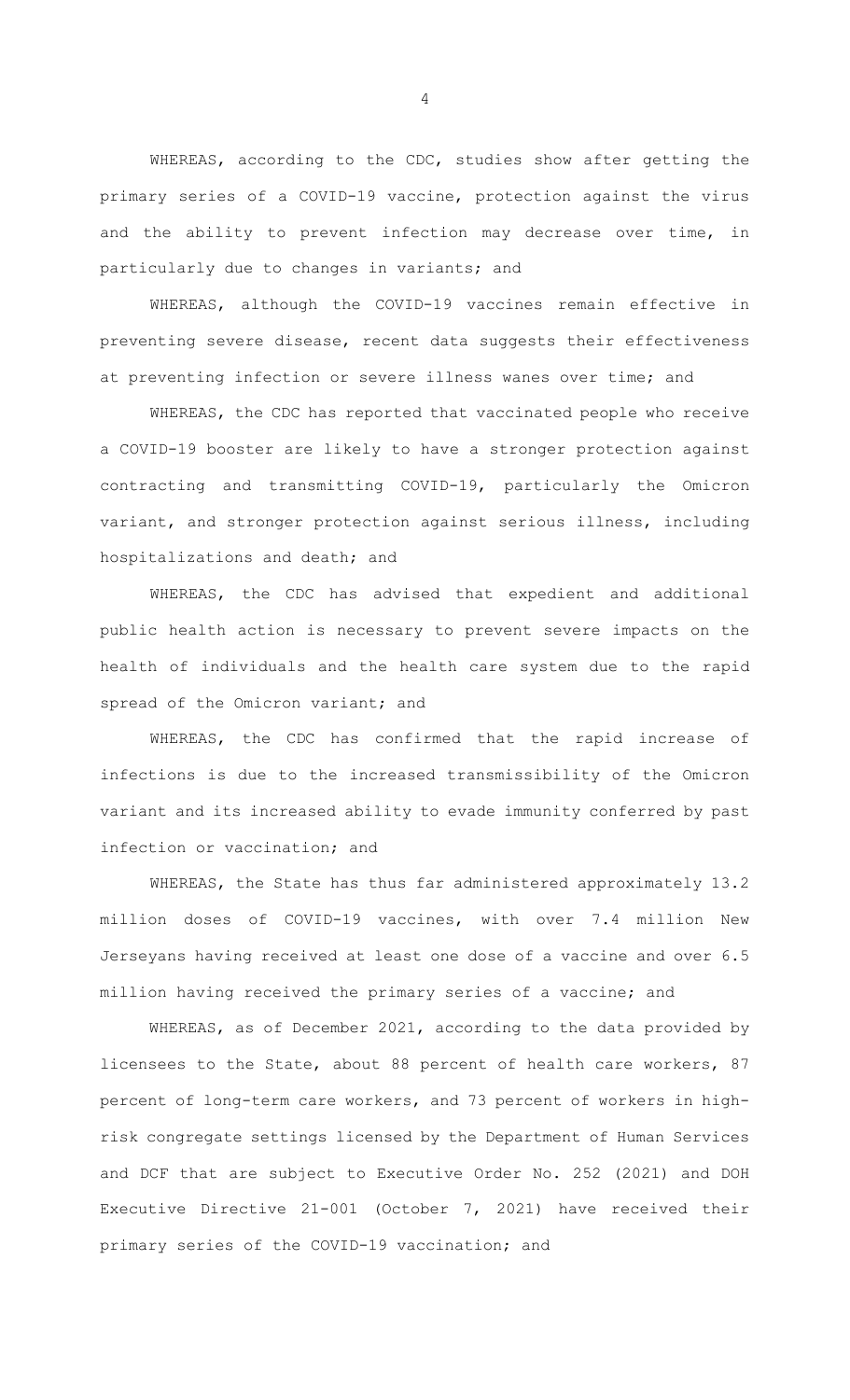WHEREAS, as of January 18, 2022, only 48 percent of eligible individuals statewide have received their booster shot; and

WHEREAS, while over 75 percent of people in the State have received the primary series of a COVID-19 vaccine, the booster rates remain significantly lower and additional steps are necessary to ensure continued vaccinations, especially boosters, of individuals to protect against spread of COVID-19; and

WHEREAS, on July 6, 2021, the U.S. Department of Justice, Office of Legal Counsel issued an opinion concluding that Section 564 of the Food, Drug, and Cosmetic Act, 21 U.S.C. § 360bbb-3 does not prohibit public or private entities from imposing vaccination requirements while vaccinations are only available pursuant to Emergency Use Authorization ("EUA"); and

WHEREAS, on November 5, 2021, the federal Centers for Medicare & Medicaid Services ("CMS") issued the Omnibus COVID-19 Health Care Staff Vaccination Interim Final Rule (CMS-3415-IFC) ("CMS Rule"), which was upheld by the United States Supreme Court on January 13, 2022, requiring most Medicare and Medicaid-certified providers' and suppliers' staff to be vaccinated against COVID-19 in order to participate in the Medicare and Medicaid programs; and

WHEREAS, in order to comply with the CMS rule, providers in New Jersey subject to the rule must require their staff to have received their first dose of the vaccine by January 27, 2022 and all doses to complete a primary series of the vaccine by February 28, 2022; and

WHEREAS, waning immunity among health care workers increases their susceptibility to the virus and can place further strain on the State's health care workforce, threatening the State's ability to provide critical care to individuals; and

WHEREAS, it is necessary to rapidly increase the number of health care workers who are up to date with their COVID-19 vaccinations; and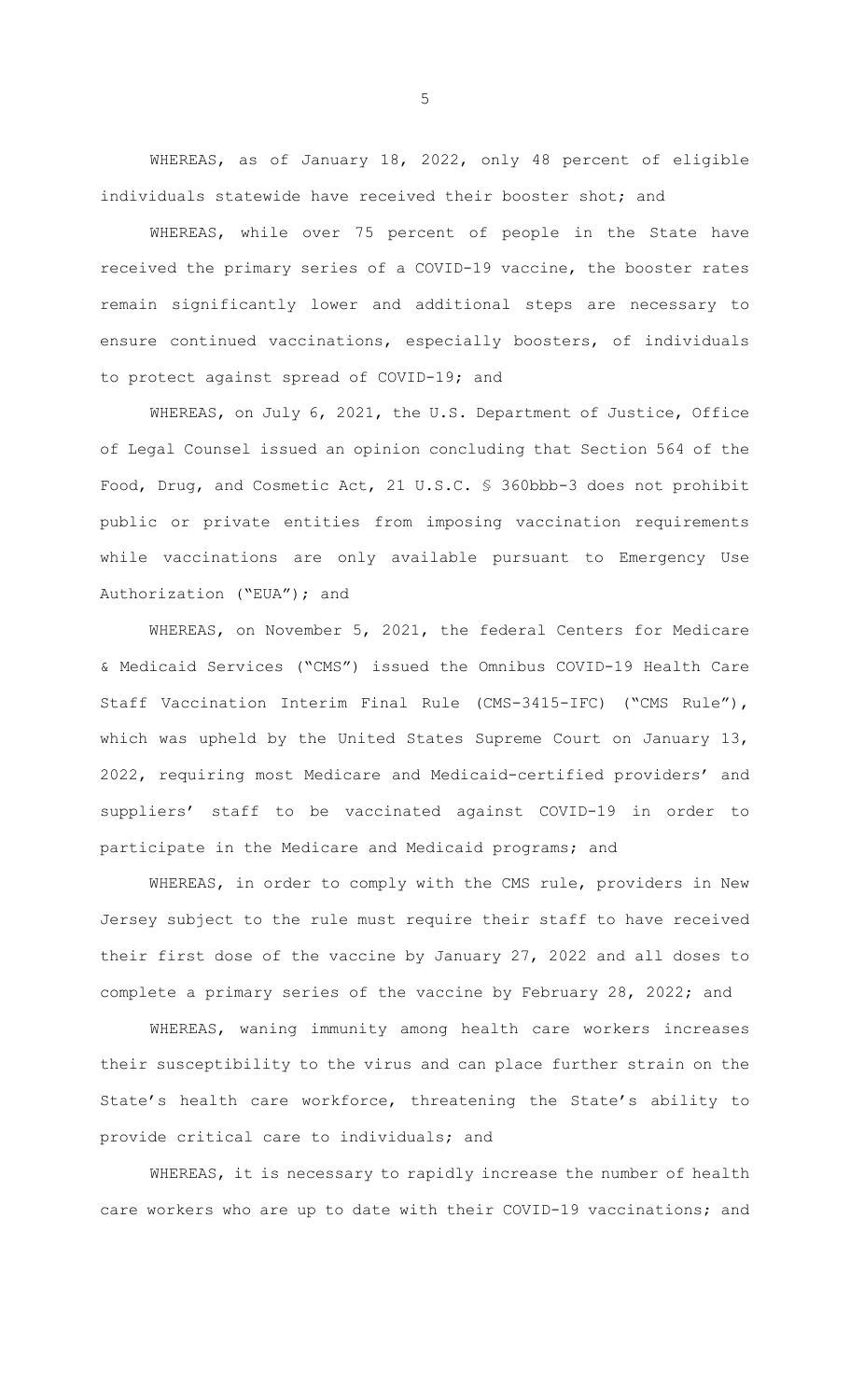WHEREAS, the CDC has repeatedly emphasized the importance of heightened mitigation protocols in certain congregate and health care settings because of the significant risk of spread and vulnerability of the populations served; and

WHEREAS, requiring workers in those congregate and health care settings to be up to date with their COVID-19 vaccinations can help prevent outbreaks and reduce transmission to vulnerable individuals who may be at a higher risk of severe disease; and

WHEREAS, the Constitution and statutes of the State of New Jersey, particularly the provisions of N.J.S.A. 26:13-1 et seq., N.J.S.A. App. A: 9-33 et seq., N.J.S.A. 38A:3-6.1, and N.J.S.A. 38A:24 and all amendments and supplements thereto, confer upon the Governor of the State of New Jersey certain emergency powers, which I have invoked;

NOW, THEREFORE, I, PHILIP D. MURPHY, Governor of the State of New Jersey, by virtue of the authority vested in me by the Constitution and by the Statutes of this State, do hereby ORDER and DIRECT:

1. Covered health care settings subject to the CMS rule must maintain a policy that requires covered workers to provide adequate proof that they are up to date with their COVID-19 vaccinations according to the following schedule:

- a. Unvaccinated covered workers must obtain their first dose of the primary series of a COVID-19 vaccination by January 27, 2022; and
- b. All covered workers must provide adequate proof that they are up to date with their COVID-19 vaccination by February 28, 2022; provided however, that as to having received a booster dose, covered workers must provide adequate proof that they are up to date with their COVID-19 vaccinations by February 28, 2022, or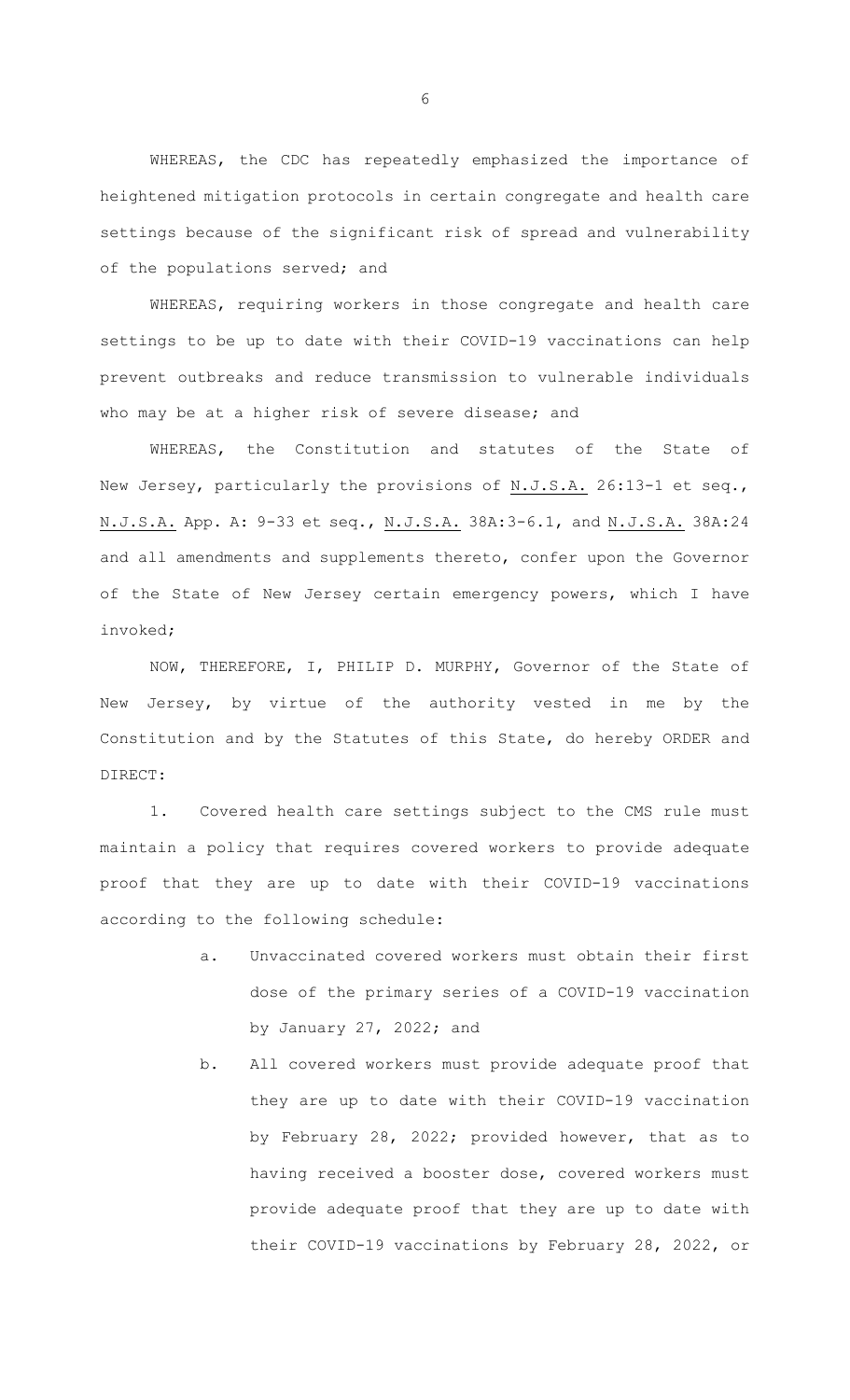within 3 weeks of becoming eligible for a booster dose, whichever is later.

2. Covered health care settings not subject to the CMS rule and covered high-risk congregate settings must maintain a policy that requires covered workers to provide adequate proof that they are up to date with their COVID-19 vaccinations according to the following schedule:

- a. Unvaccinated covered workers must obtain their first dose of the primary series of a COVID-19 vaccination by February 16, 2022; and
- b. All covered workers must provide adequate proof that they are up to date with their COVID-19 vaccination by March 30, 2022; provided however, that as to having received a booster dose, covered workers must provide adequate proof that they are up to date with their COVID-19 vaccinations by March 30, 2022, or within 3 weeks of becoming eligible for a booster dose, whichever is later.

3. The policies adopted by covered health care settings and covered high-risk congregate settings (collectively "covered settings") pursuant to this Order must require covered workers currently submitting to COVID-19 testing pursuant to Executive Order No. 252 (2021) to continue undergoing once or twice weekly testing until they submit adequate proof that they are up to date with their vaccination pursuant to the schedules set forth in paragraphs 1 and 2 of this Order.

4. The policies adopted by covered settings pursuant to this Order must include a disciplinary process for covered workers' noncompliance, which may include termination of employment.

5. Covered workers may demonstrate adequate proof they are up to date with their COVID-19 vaccinations by presenting the following documents if they list COVID-19 vaccines authorized for EUA in the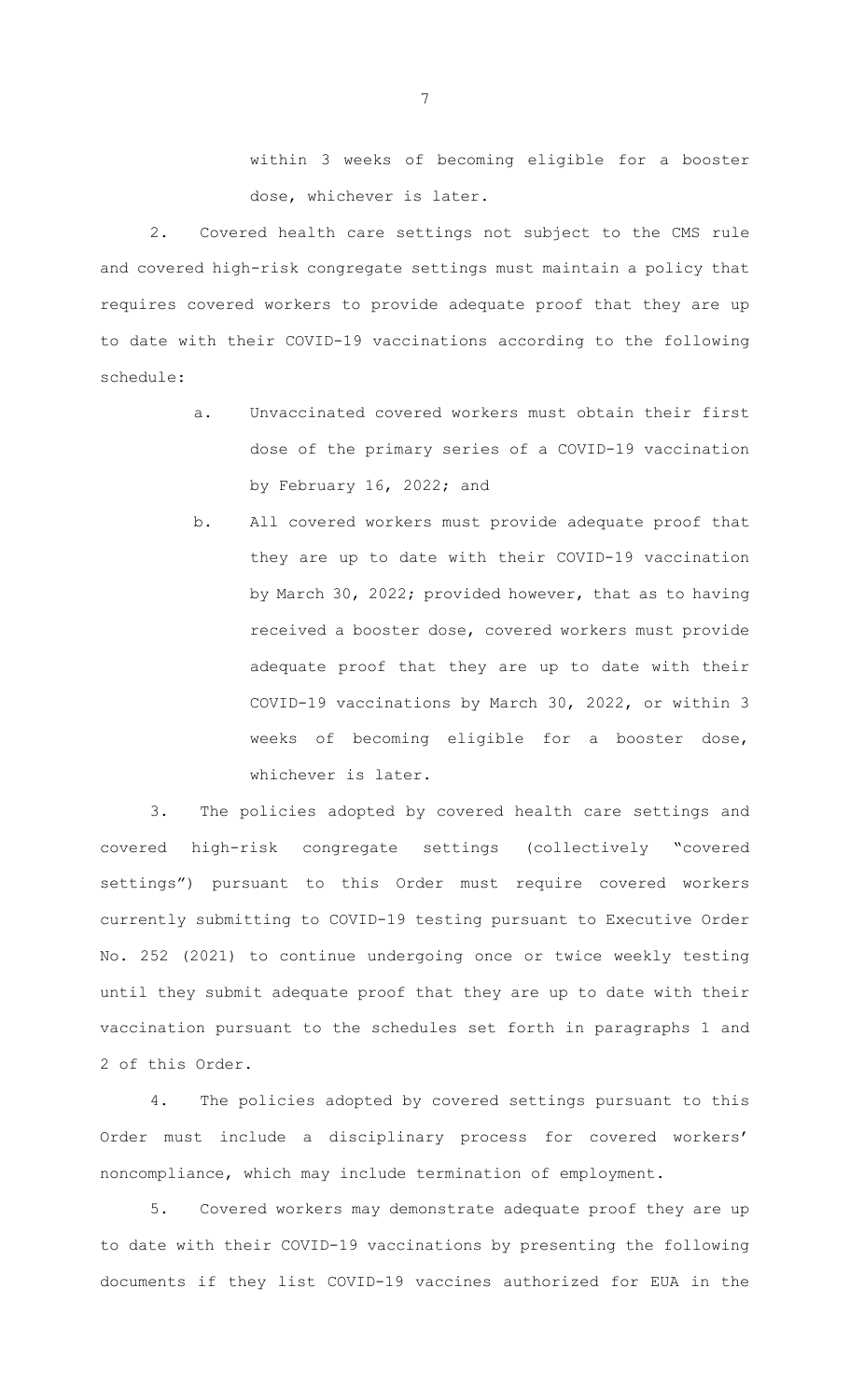United States and/or the World Health Organization ("WHO"), along with an administration date for each dose:

- a. The CDC COVID-19 Vaccination Card issued to the vaccine recipient by the vaccination site, or an electronic or physical copy of the same;
- b. Official record from the New Jersey Immunization Information System (NJIIS) or other State immunization registry;
- c. A record from a health care provider's portal/medical record system on official letterhead signed by a licensed physician, nurse practitioner, physician's assistant, registered nurse or pharmacist;
- d. A military immunization or health record from the United States Armed Forces; or
- e. A Docket mobile phone application record or any state specific application that produces a digital health record.

Covered settings collecting vaccination information from covered workers must comport with all federal and state laws, including but not limited to the Americans with Disabilities Act, that regulate the collection and storage of that information.

6. For purposes of this Order, consistent with the definition provided by Executive Order No. 252 (2021) and DOH Executive Directive 21-001 (October 7, 2021), covered settings shall be defined as follows: "Health care settings" shall include acute, pediatric, inpatient rehabilitation, and psychiatric hospitals, including specialty hospitals, and ambulatory surgical centers; long-term care facilities; intermediate care facilities; residential detox, shortterm, and long-term residential substance abuse disorder treatment facilities; clinic-based settings like ambulatory care, urgent care clinics, dialysis centers, Federally Qualified Health Centers, family planning sites, and Opioid Treatment Programs; community-based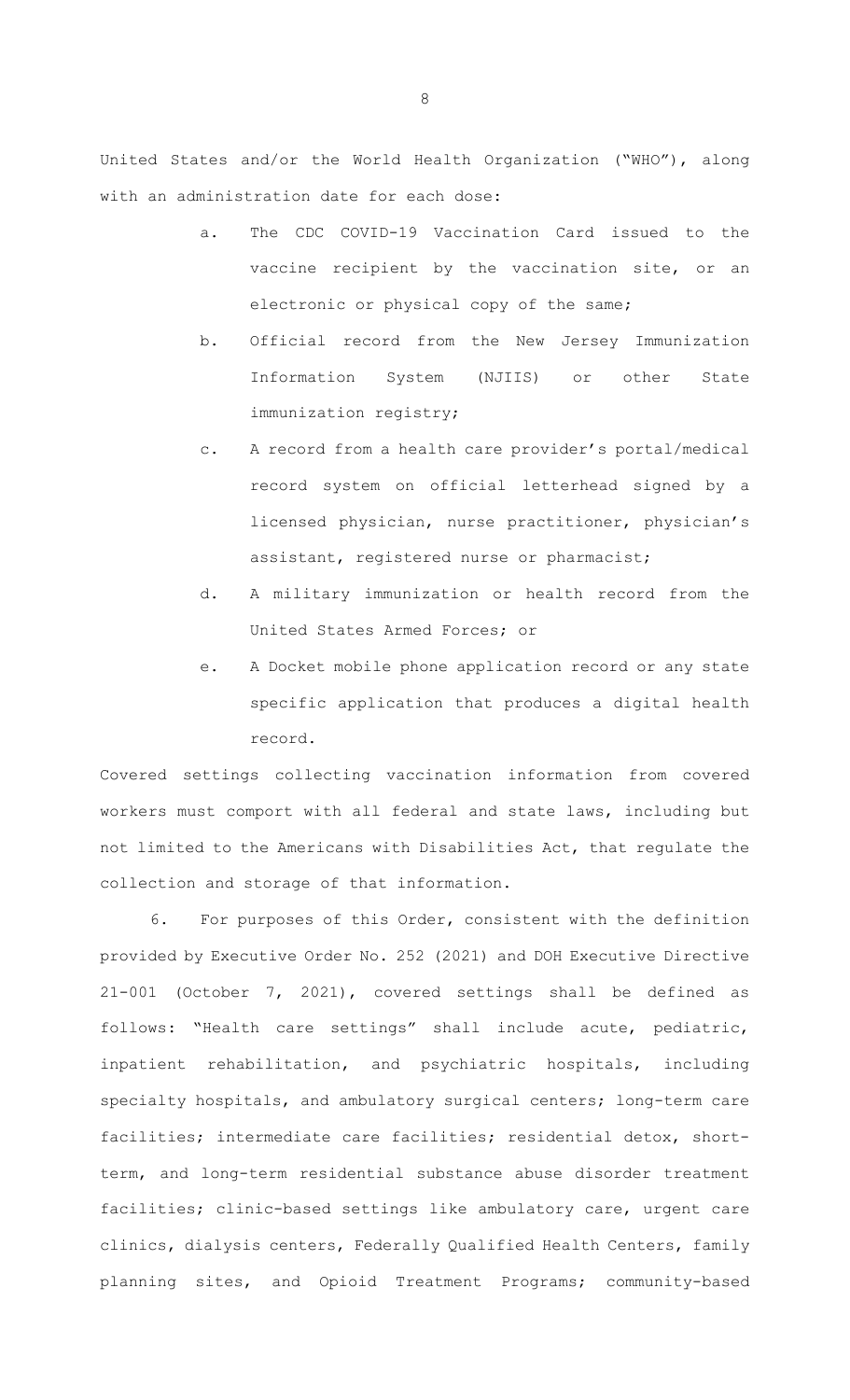healthcare settings including Program of All-inclusive Care for the Elderly, pediatric and adult medical day care programs, and licensed home health agencies and registered health care service firms operating within the State. "High-risk congregate settings" include State and county correctional facilities; all congregate care settings operated by the Juvenile Justice Commission, which includes secure care facilities and residential community homes; licensed community residences for individuals with individuals with intellectual and developmental disabilities ("IDD") and traumatic brain injury ("TBI"); licensed community residences for adults with mental illness; certified day programs for individuals with IDD and TBI, and group homes and psychiatric community homes licensed by DCF.

7. For purposes of this Order, consistent with the definition provided by Executive Order No. 252 (2021), "covered workers" shall include employees, both full- and part-time, contractors, and other individuals working in covered settings, including individuals providing operational or custodial services or administrative support.

8. For purposes of this Order, a covered worker shall be considered "up to date with their COVID-19 vaccinations" if they have received a primary series, which consists of either a 2-dose series of an mRNA COVID-19 vaccine or a single dose COVID-19 vaccine, and any booster doses for which they are eligible as recommended by the CDC. Covered workers will only be considered up to date with their vaccinations where they have received a COVID-19 vaccine that is currently authorized for emergency use by the U.S. Food and Drug Administration (FDA) or the WHO, or that are approved for use by the same. Covered workers who are not up to date with their vaccinations, or for whom vaccination status is unknown or who have not provided sufficient proof of documentation, must be considered noncompliant for purposes of this Order.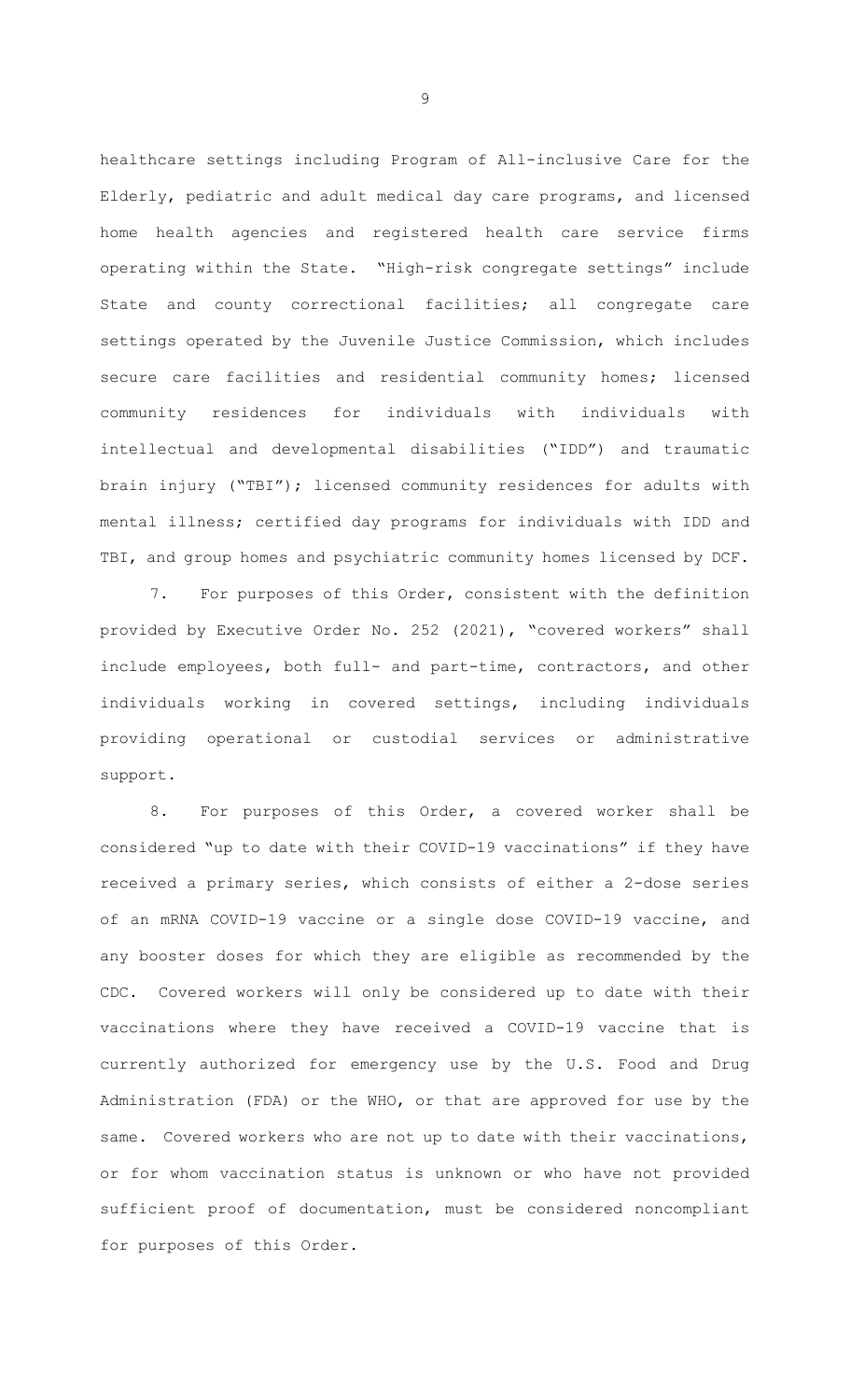9. Nothing in this Order shall prevent a covered setting from instituting a vaccination policy that includes additional or stricter requirements, so long as such policy comports with the minimum requirements of this Order.

10. The policies adopted by covered settings pursuant to this Order must provide appropriate accommodations, to the extent required by federal and/or state law, for employees who request and receive an exemption from vaccination because of a disability, medical condition, or sincerely held religious belief, practice, or observance. The policies adopted by covered settings pursuant to this Order must require covered workers that receive an exemption pursuant to this paragraph to continue weekly or twice weekly testing as required by Executive Order No. 252 (2021).

11. The Commissioner of DOH is hereby authorized to issue a directive supplementing the requirements outlined in this Order, which may include, but not be limited to, any requirements for reporting vaccination data to the DOH. Action taken by the Commissioner of DOH pursuant to this Order shall not be subject to the requirements of the Administrative Procedure Act, N.J.S.A. 52:14B-1 et seq.

12. Any provision of Executive Order No. 252 (2021) that is inconsistent with this Order is superseded.

13. The State Director of Emergency Management, who is the Superintendent of State Police, shall have the discretion to make additions, amendments, clarifications, exceptions, and exclusions to the terms of this Order.

14. It shall be the duty of every person or entity in this State or doing business in this State and of the members of the governing body and every official, employee, or agent of every political subdivision in this State and of each member of all other governmental bodies, agencies, and authorities in this State of any nature whatsoever, to cooperate fully in all matters concerning this